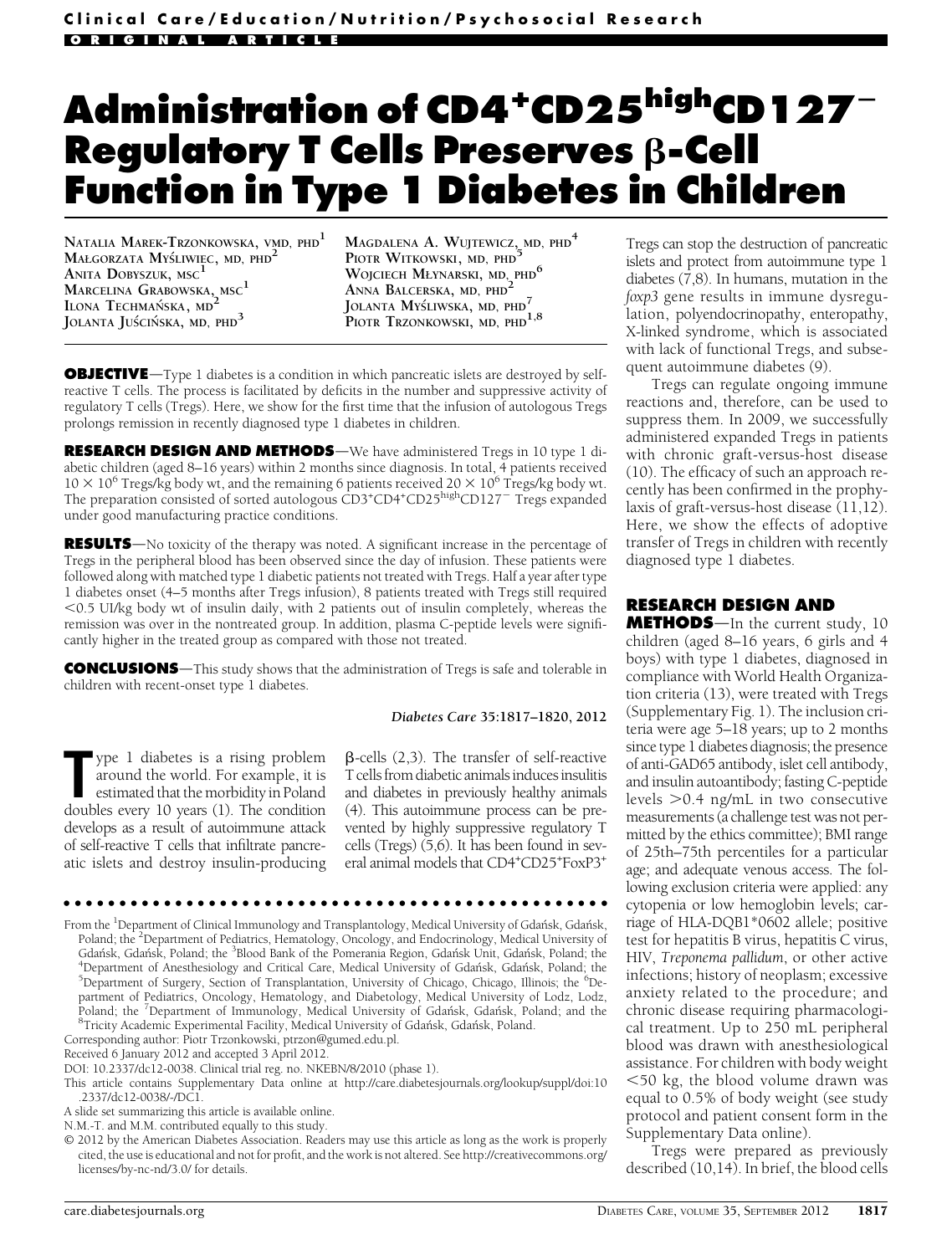### Tregs preserve  $\beta$ -cells in children

were sorted to CD3<sup>+</sup>CD4<sup>+</sup>CD25<sup>high</sup>CD127<sup>-1</sup> lin<sup>-</sup>doublet<sup>-</sup> Tregs using combined immunomagnetic/fluorescence-activated technique with the purity of  $\sim$ 100% (median [minimum–maximum] 98% [97–99]). As compared with our previous protocol, important improvements in cell processing were the application of the good manufacturing practice (GMP) adapted fluorescence-activated cell sorter (FACS) equipped with single-use sample lines (Influx; BD Biosciences, San Jose, CA), which eliminated the risk of crosscontamination, and the application of GMP-grade CellGro medium (CellGenix, Breisgau, Germany) supplemented with 10% autologous serum, interleukin-2 (1,000 units/mL; Proleukin; Chiron, San Diego, CA), and clinical-grade anti-CD3/ anti-CD28 beads (Invitrogen, Carlsbad, CA) in 1:1 ratio with cells. Tregs were cultured until the required number was achieved, but for no longer than 2 weeks (median [minimum–maximum]: 10 days [7–14]). Taking all these measures into consideration, we have significantly improved the stability and quality of the Tregs in the final product. The release criteria for Tregs preparation were FoxP3 expression .90% (93% [90–97]), passed interferon (IFN)- $\gamma$  suppression assay, and negative microbiological tests (no genetic material of hepatitis B virus, hepatitis C virus, or HIV and no microbial contamination in the culture supernatants). Tregs for infusion were washed out completely, suspended in 250 mL 0.9% NaCl (Polfa, Starogard Gd., Poland), and transferred in slow infusion to the patient under anesthesiological

assistance within 1 h of product release. The administered dose was either 20  $\times$  $10^6$ /kg body wt (n = 6) or when protocol required cessation of Tregs expansion at 2 weeks,  $10 \times 10^6$ /kg body wt  $(n = 4)$ . As control, the other 10 type 1 diabetic patients and their respective matching characteristics were included in the follow-up but did not receive Tregs. The trial was neither blind nor randomized, and the comparison group did not undergo any interventions, such as initial blood drawing for cell processing or mock transfusions (comparison of clinical characteristics of the groups provided in Table 1). End points of the study were fasting C-peptide,  $HbA_{1c}$  levels, and insulin requirement, with special attention to daily insulin dose (DDI; 0.5 UI/kg body wt) as a borderline for remission in our protocol. The study was conducted according to the protocol approved by the Ethics Committee of the Medical University of Gdansk (NKEBN/8/ 2010). Written informed consent was obtained before starting the procedures.

**RESULTS**-No serious infections, episodes of acute hyper- or hypoglycemia, or other adverse effects were observed after the administration of Tregs during the entire follow-up. In one of the patients, the infusion was coincident with influenza, which was diagnosed a day after the procedure (confirmed from nasopharyngeal specimen [bioNexia Influenza; bioMérieux, Marcy l'Etoile, France]). The administration of Tregs was followed by a significant decrease in the requirement of exogenous insulin and a decrease in  $HbA_{1c}$  levels in all

Table  $1$ -Clinical characteristics of the patients

|                                             | Treated $(n = 10)$       | Not treated $(n = 10)$  |
|---------------------------------------------|--------------------------|-------------------------|
| Age (years)                                 | $12.2(8-16)$             | $11.8(7-16)$            |
| <b>BMI</b>                                  | $16.9(14.2 - 21.5)$      | $16.9(14.2 - 20.7)$     |
| Fasting glycemia at diagnosis (mg%)         | 354 (151-588)            | 354 (151-598)           |
| Polydipsia at diagnosis                     | 5                        | 8                       |
| Polyuria at diagnosis                       | 5                        | 8                       |
| Loss of weight at diagnosis                 | $\overline{4}$           | 3                       |
| pH at diagnosis (capillary blood)           | $7.39(7.36 - 7.46)$      | $7.39(7.34 - 7.53)$     |
| $pO2$ at diagnosis (capillary blood, mmHg)  | $69.3(63.4 - 88.0)$      | $69.0(56.9 - 86.2)$     |
| $pCO2$ at diagnosis (capillary blood, mmHg) | 39.1 (28.0-41.8)         | 38.0 (24.0-41.0)        |
| $HCO3$ at diagnosis (capillary blood, mmHg) | 23.85 (18.8-25.0)        | $23.3(21.3 - 25.2)$     |
| Acid/base balance at diagnosis (BE, mEq/L)  | $-0.55$ ( $-7.8$ to 1.0) | $-0.6$ ( $-7.0$ to 0.9) |
| SatO2 at diagnosis (capillary blood, %)     | 94.1 (90.2-97.3)         | 95.5 (92.4-98.0)        |
| Anti-GAD65 antibody                         | 10                       | 10                      |
| Islet cell antibody                         | 5                        | 5                       |
| Insulin autoantibody                        | 9                        | 8                       |

Data are median (minimum–maximum) or number of patients. BE, base excess; pCO<sub>2</sub>, pressure of carbon dioxide; pO<sub>2</sub>, pressure of oxygen; SatO2, oxygen saturation.



Figure  $1-C$ -peptide, DDI, HbA<sub>1c</sub>, and fasting glucose in type 1 diabetic children treated with Tregs infusions (n = 10) during follow-up. Values for matched comparison patients not treated with Tregs  $(n = 10)$  are shown as gray columns. Values are given as median (minimum– maximum). \*Significant differences.

the patients after 2 weeks (Fig. 1 and [Sup](http://care.diabetesjournals.org/lookup/suppl/doi:10.2337/dc12-0038/-/DC1)[plementary Figs. 2 and 3\)](http://care.diabetesjournals.org/lookup/suppl/doi:10.2337/dc12-0038/-/DC1). In addition, a significant increase in the percentage of Tregs in the peripheral blood was observed since the day of treatment (Wilcoxon test,  $P = 0.04$ ) (Fig. 2 and [Supplementary Figs. 2](http://care.diabetesjournals.org/lookup/suppl/doi:10.2337/dc12-0038/-/DC1) [and 3](http://care.diabetesjournals.org/lookup/suppl/doi:10.2337/dc12-0038/-/DC1)).

Significant differences between the study group and the comparison group were noted for the first time half a year after the diagnosis of type 1 diabetes (4–5 months after Tregs administration). Of the 10 patients treated with Tregs, 8 were still in clinical remission, defined as  $DDI < 0.5$ UI/kg body wt (DDI median [minimum– maximum] 0.22 UI/kg body wt [0–0.60]),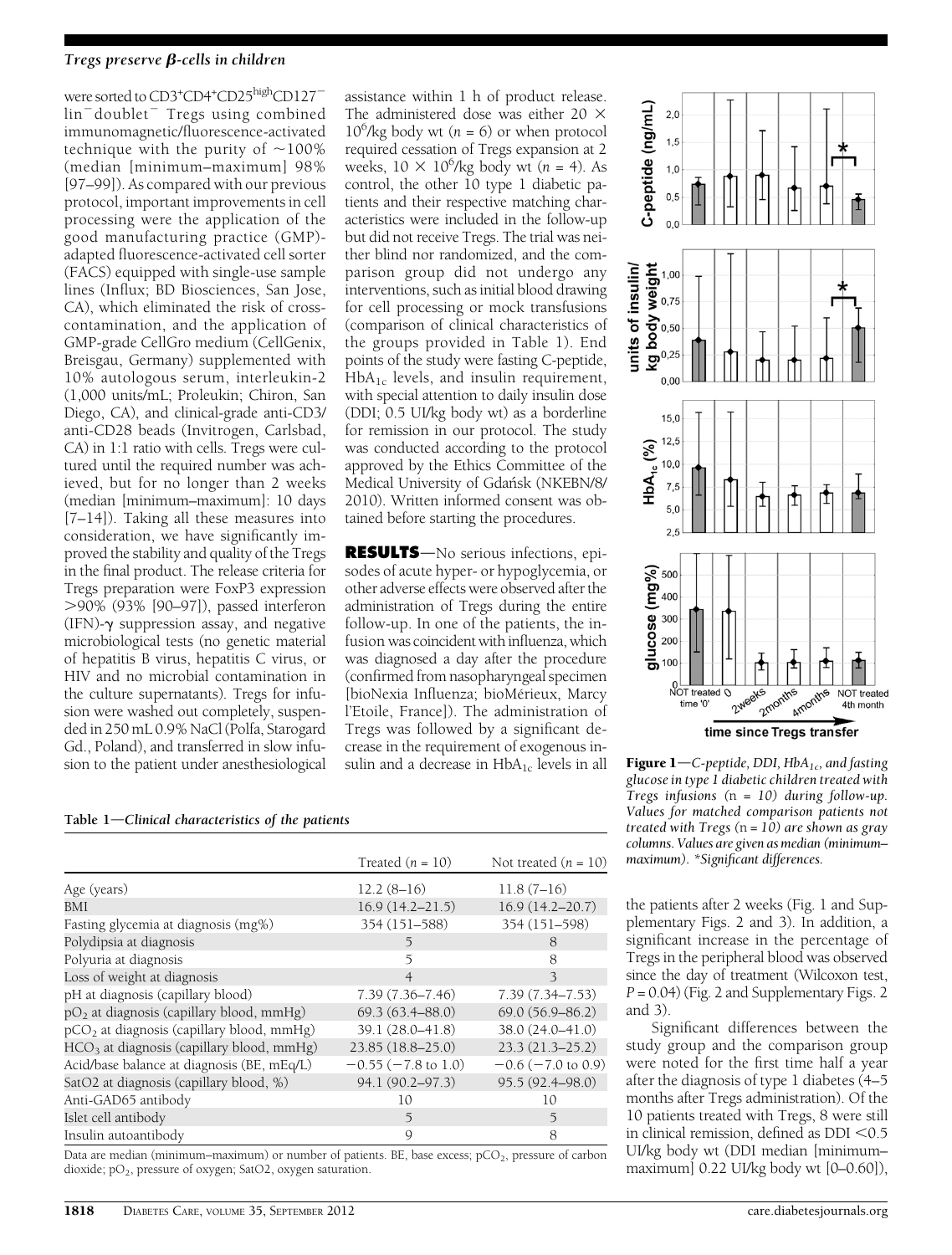

**Figure 2—**Levels of CD3†CD4†CD25<sup>high</sup>CD127<sup>—</sup><br>FoxP3† Tregs in type 1 dighetic children tregted FoxP3+ Tregs in type 1 diabetic children treated with Tregs infusions  $(n = 10)$  during follow-up. Value for the  $-10$ -days point refers to the day of blood drawing for Tregs sorting. Gray column depicts values measured for the matched comparison patients not treated with Tregs (only six patients were available). Data are shown as medians (minimum–maximum). \*Significant differences.

with 2 patients out of insulin completely. At the same time, remission was completed in 6 of 10 patients in the comparison group not treated with Tregs (DDI 0.52 UI/kg body wt [0.18–0.69]; Mann-Whitney U test,  $P = 0.04$ ). In addition, plasma C-peptide levels were significantly higher in patients from the Tregs group as compared with the untreated group (0.75 [0.38–2.11] vs. 0.48 ng/mL [0.15–0.56]; Mann-Whitney U test,  $P = 0.01$ ) (Fig. 1). No differences were seen between the two doses of Tregs used and, therefore, patients are presented as a single cohort.

**CONCLUSIONS**—As previously described, Tregs from diabetic patients can be effectively expanded (15). However, there were doubts whether autologous Tregs could be effective in the treatment of type 1 diabetes. It is notable that a fraction of IFN- $\gamma^+$ FoxP3<sup>+</sup> Tregs with reduced<br>suppressive efficiency have been described suppressive efficiency have been described in diabetic patients (16). We could also detect such cells, albeit in a very low proportion in our type 1 diabetic children  $(\sim1\%$ of Tregs; data not shown), and they have never affected the results of the suppression assay in vitro. Hence, it might be possible that the majority of defects in type 1 diabetes are related to self-reactive effector T cells, which might be difficult to control by Tregs (17,18). Such activated effector T cells specific for self-islets have been documented recently in humans (19). Fortunately, in NOD mice, the transfer of Tregs could suppress the activity of self-reactive effector T cells and stop diabetes (20). Our study

confirms a similar effect of such a Tregs transfer in the human setting.

The dose of Tregs administered in our study has a biological meaning because it was able to significantly increase the level of FoxP3<sup>+</sup> Tregs in peripheral blood. There were several issues that made our protocol efficacious. In all published trials, immunomagnetic isolation of Tregs was applied, resulting in a maximum of  $\sim$  60% FoxP3<sup>+</sup> T cells in the product, but that figure could be  $\leq$ 20% (11,12). So, at least 40% of cells in the product administered to the patients were not Tregs from the beginning. This made it difficult to assess the exact level of administered cells with immunosuppressive activity. With FACS<br>sorting, we reliably achieved  $\sim$ 100% sorting, we reliably achieved ~100%<br>CD3<sup>+</sup>CD4<sup>+</sup>CD25<sup>high</sup>CD127<sup>low</sup>FoxP3<sup>+</sup> T cells, and in children  $>90\%$  of those cells were still FoxP3<sup>+</sup> Tregs after expansion. Although FACS sorting is considered a non-GMP procedure, its safety with new sorters is comparable with that of clinical-grade immunomagnetic sorting. In fact, novel single-use fluidic lines preventing crosscontamination and performing the procedure in clean room facilities, together with the resulting purity, make FACS sorting superior to immunomagnetic sorting. Another problem somehow related to the dose assessment is a quality check of the readyto-administer expanded Tregs product. Proposed in the literature, suppression of the proliferation assay could not be included in release criteria because the result was available 5 days after commencing the assay. In this time period, the suppression of expanded Tregs could change dramatically. Our IFN- $\gamma$  suppression assay could be included in release criteria, since the results were available within hours, and suppressive activity of the product was confirmed prior to the transfer of Tregs to patients.

There are several limitations of the study involving number of patients and timing. In addition, it is probable that the fast initial decrease in the level of  $HbA_{1c}$  was very much related to the improvement of the clinical status of the patients and medical interventions other than Tregs infusion. Nevertheless, even at this early 4-month point of our study, when we compare our patients with carefully matched untreated subjects, we already see the difference in the insulin dose and C-peptide levels. Further follow-up, which is under way, will confirm whether this is a sustained remission or only a delay in the destruction of islets.

In our opinion, maneuvers increasing the number of Tregs are safe and tolerable

and may potentially control type 1 diabetes. As this study shows, in children with recently diagnosed type 1 diabetes, some improvement in the functioning of  $\beta$ -cells after the infusion of expanded autologous Tregs is a proof of this concept. These results should encourage further investigations involving our novel approach.

Acknowledgments-The study was supported by the Polish Ministry of Science (grants NN402- 3530-38 and NR13-0126-10). N.M.-T. is a Fellow of the Kosciuszko Foundation.

No potential conflicts of interest relevant to this article were reported.

N.M.-T., M.M., and P.T. contributed to the study design, protocol writing, cell preparation, data collection, analysis, interpretation, and writing and reviewing of the manuscript. A.D. contributed to cell separation and data collection. M.G. and I.T. contributed to data collection and interpretation. J.J. and M.A.W. contributed to data collection. P.W. contributed to data analysis and interpretation and reviewed the report. W.M. contributed to data collection, analysis, and interpretation and reviewed the manuscript. A.B. and J.M. contributed to data collection and interpretation and reviewed the manuscript. All authors have approved the manuscript for submission. P.T. is the guarantor of this work and, as such, had full access to all the data in the study and takes responsibility for the integrity of the data and the accuracy of the data analysis.

Parts of this study were presented in abstract form at the 72nd Scientific Sessions of the American Diabetes Association, Philadelphia, Pennsylvania, 8–12 June 2012.

The authors thank Lucyna Szumacher-Sharma from the Department of Pediatrics, Hematology, Oncology, and Endocrinology, Medical University of Gdansk, for her perfect assistance in clinical procedures.

#### References

- 1. Jarosz-Chobot P, Polanska J, Szadkowska A, et al. Rapid increase in the incidence of type 1 diabetes in Polish children from 1989 to 2004, and predictions for 2010 to 2025. Diabetologia 2011;54:508–515
- 2. Gepts W, Lecompte PM. The pancreatic islets in diabetes. Am J Med 1981;70:105–115
- 3. Eisenbarth GS. Type I diabetes mellitus. A chronic autoimmune disease. N Engl J Med 1986;314:1360–1368
- 4. Bendelac A, Carnaud C, Boitard C, Bach JF. Syngeneic transfer of autoimmune diabetes from diabetic NOD mice to healthy neonates. Requirement for both L3T4+ and Lyt-2+ T cells. J Exp Med 1987;166:823–832
- 5. Sakaguchi S, Sakaguchi N, Asano M, Itoh M, Toda M. Immunologic self-tolerance maintained by activated T cells expressing IL-2 receptor alpha-chains (CD25). Breakdown of a single mechanism of self-tolerance causes